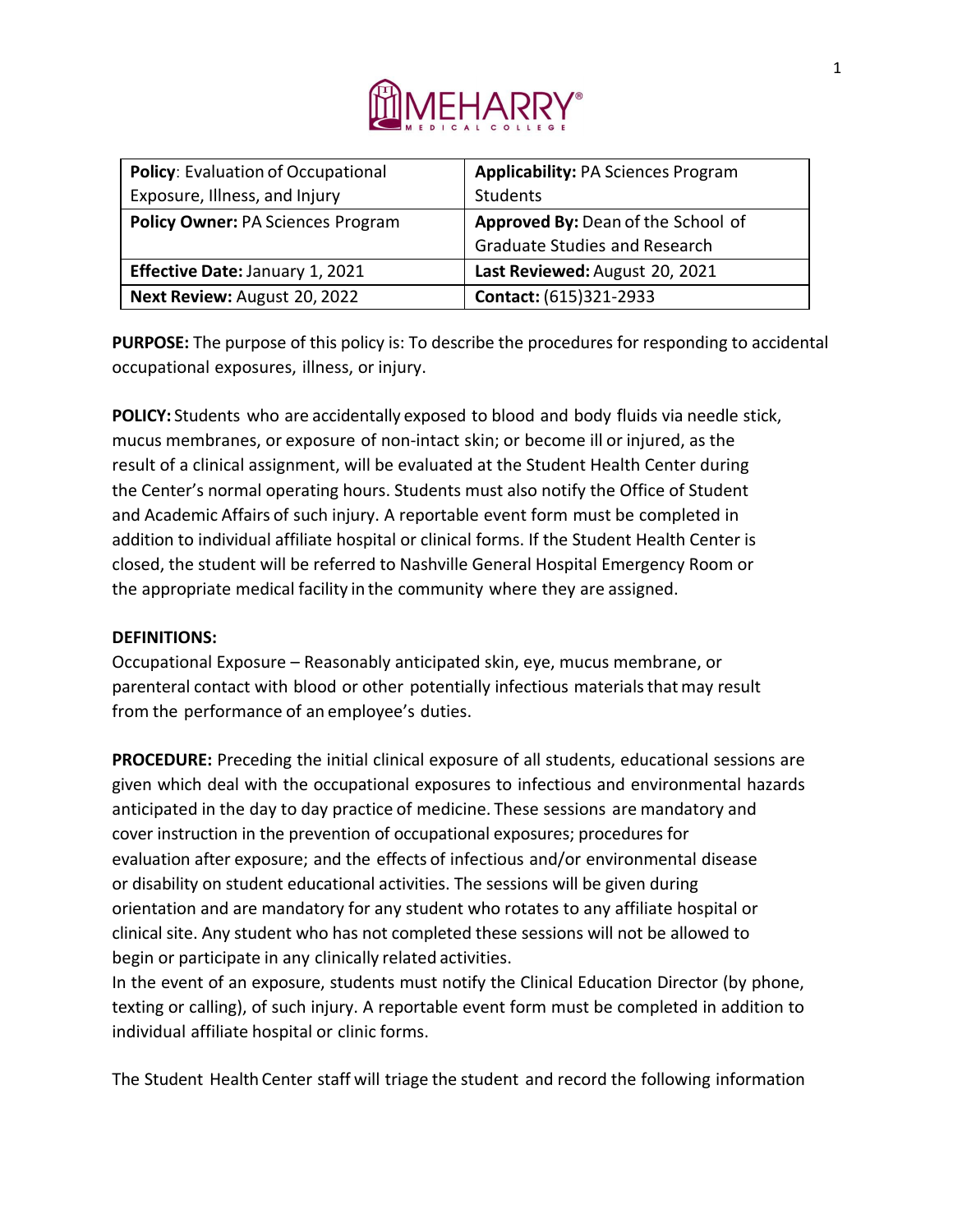

| <b>Policy: Evaluation of Occupational</b>                                      | <b>Applicability: PA Sciences Program</b> |
|--------------------------------------------------------------------------------|-------------------------------------------|
| Exposure, Illness, and Injury                                                  | Students                                  |
| Approved By: Dean of the School of<br><b>Policy Owner: PA Sciences Program</b> |                                           |
|                                                                                | <b>Graduate Studies and Research</b>      |
| <b>Effective Date: January 1, 2021</b>                                         | Last Reviewed: August 20, 2021            |
| Next Review: August 20, 2022                                                   | Contact: (615)321-2933                    |

- Student's current immunization status with regard to Hepatitis B and tetanus vaccines and any other pertinent laboratory information;
- Type of injury, when and how the injury occurred, and any pertinent information regarding the patient involved and/or incident.

If the student is located at a distant site, or in cases of dire emergency, the student should first contact the designated administrator at the work site. Any necessary emergency medical and/or nursing care should be made available to the student through the regular procedures in effect at the facility to which the student is assigned. The morning following discharge, the student must report to the Meharry Student Health Center for evaluation ad clearance to return to duty. The student is to bring copies of the discharge instructions and any other information describing the treatment that was rendered. The student will be referred for further follow-up/management if indicated.

Mandatory Blood borne Pathogen / Needle Stick Plan / Airborne Exposure and Procedure: As members of our medical community, Meharry provides needle stick coverage to all clinical students. You are enrolled in the mandatory pathogen exposure / accident coverage which provides a benefit in case you are exposed to blood or other body fluids through a needle stick or body fluid splash / spill event.

For students who elected the Meharry Medical Insurance Plan, you are covered 100%. In the event of a needle stick:

- Seek treatment from a MMC or participating provider.
- Use your UHC medical plan ID card
- There will be no charge for medical services at point of service.

- If Prescriptions are needed, you will pay applicable copayment and receive reimbursement from UHC.

- Must use UHC participating pharmacy.

For students who declined the Meharry Medical Insurance Plan, you are covered 100% through Star Underwriter. You will be sent an ID card just for this coverage.

- Seek treatment from a MMC or a provider of your choice.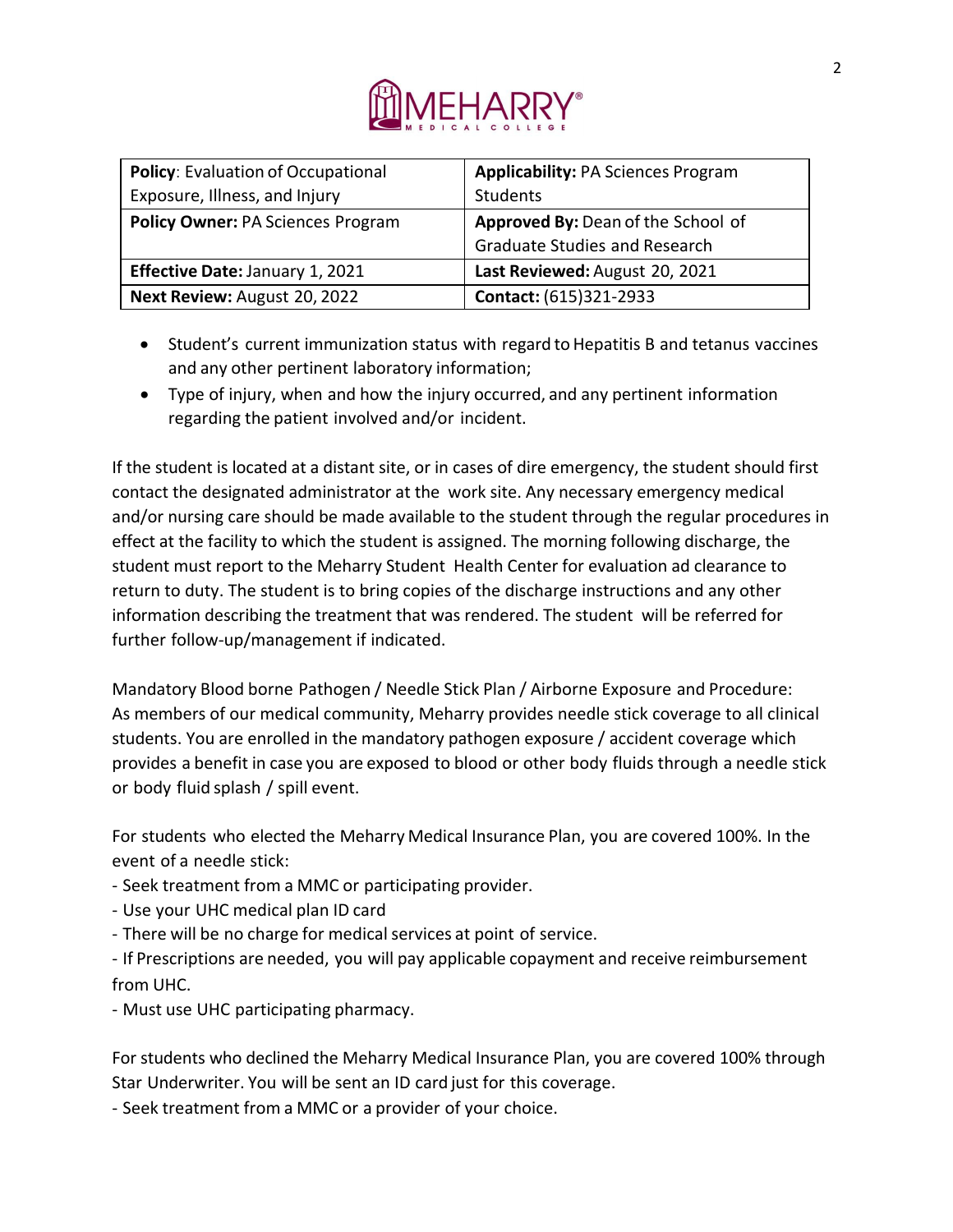

| <b>Policy: Evaluation of Occupational</b> | <b>Applicability: PA Sciences Program</b> |  |
|-------------------------------------------|-------------------------------------------|--|
| Exposure, Illness, and Injury             | Students                                  |  |
| <b>Policy Owner: PA Sciences Program</b>  | Approved By: Dean of the School of        |  |
|                                           | <b>Graduate Studies and Research</b>      |  |
| Effective Date: January 1, 2021           | Last Reviewed: August 20, 2021            |  |
| Next Review: August 20, 2022              | Contact: (615)321-2933                    |  |

- Use your medical plan ID card received from Star Underwriter.

- Notify MMC of incident.
- Complete Reimbursement form for STARR
- \$12 annual fee.

For a student who becomes tuberculin skin test positive during the course of their medical training due to airborne exposure, they will be evaluated and followed routinely in the Student Health Service without charge. The student must notify the Office of Student and Academic Affairs and the Student Health Services in order for the student to be cleared to return to clinical rotations. The college will assume responsibility for the cost of the initial chest x-ray(s) and such medication as deemed appropriate by Meharry Student Health Service.

### **EXHIBITS:**

#### STARR

Surplus Lines

Needle Stick Diagnosis and Treatment Claim Form

### TO BE COMPLETED BY STUDENTS

1. School Name: Meharry Medical College Policy #: SPR271896

| 2. Insured Person: |  |
|--------------------|--|
|                    |  |

3. Local Address: \_

4. Home Address: \_\_ \_

5. Date of Birth:  $\frac{1}{2}$  / Local Phone: Home Phone:

6. Is this claim the result of an accident?  $Y / N$  If "yes",

give date of accident: Time of Accident:

7. Where did the accident occur? \_

Provide detailed description of the accident and how it occurred.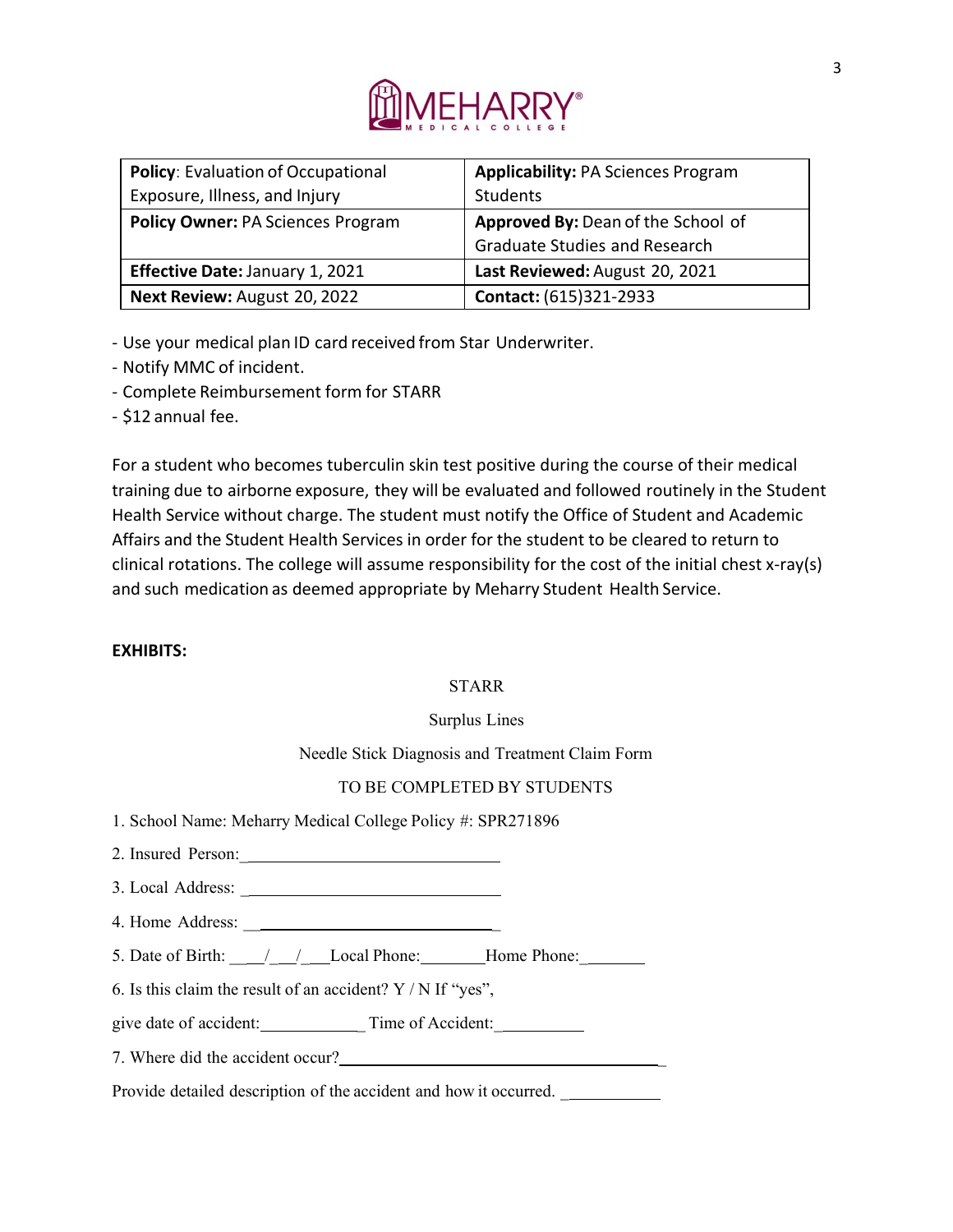

| Policy: Evaluation of Occupational       | <b>Applicability: PA Sciences Program</b><br>Students |
|------------------------------------------|-------------------------------------------------------|
| Exposure, Illness, and Injury            |                                                       |
| <b>Policy Owner: PA Sciences Program</b> | Approved By: Dean of the School of                    |
|                                          | <b>Graduate Studies and Research</b>                  |
| <b>Effective Date: January 1, 2021</b>   | Last Reviewed: August 20, 2021                        |
| Next Review: August 20, 2022             | Contact: (615)321-2933                                |

8. Are you enrolled as a Full Time student in the school' medical or dental college? Y / N

9. Is treatment being provided by the school's medical facility? Y / N

If "no", please identify the provider or providers:

Name of provider: \_\_

 $\mathcal{L}$ 

Address: \_\_

Telephone: ( )\_\_

I hereby authorize any Insurance Company, Organization, Employer, Hospital, Physician, Surgeon, or

Pharmacist to release any information requested with respect to this claim.

It is unlawful to knowingly provide false, incomplete or misleading facts or information regarding a claim for the purpose of defrauding or attempting to defraud to receive benefits. Penalties may include imprisonment, fines, denial or benefits and/or civil damages. For your protection, California law requires the following to appear on this form: Any person who knowingly presents a false or fraudulent claim for the payment of a loss is guilty of a crime and may be subject to fines and confinement in a state prison.

| Signature of Insured: | Date: |
|-----------------------|-------|
|                       |       |

I hereby certify that the statements made are correct to the best of my knowledge and believe that the above named claimant was insured hereunder at the time of the accident, and that the above injury was sustained while participating in official activities under adequate organizational supervision on the date of accident.

| Signature of College Official: | Date: |
|--------------------------------|-------|
|                                |       |

Title \_\_\_\_\_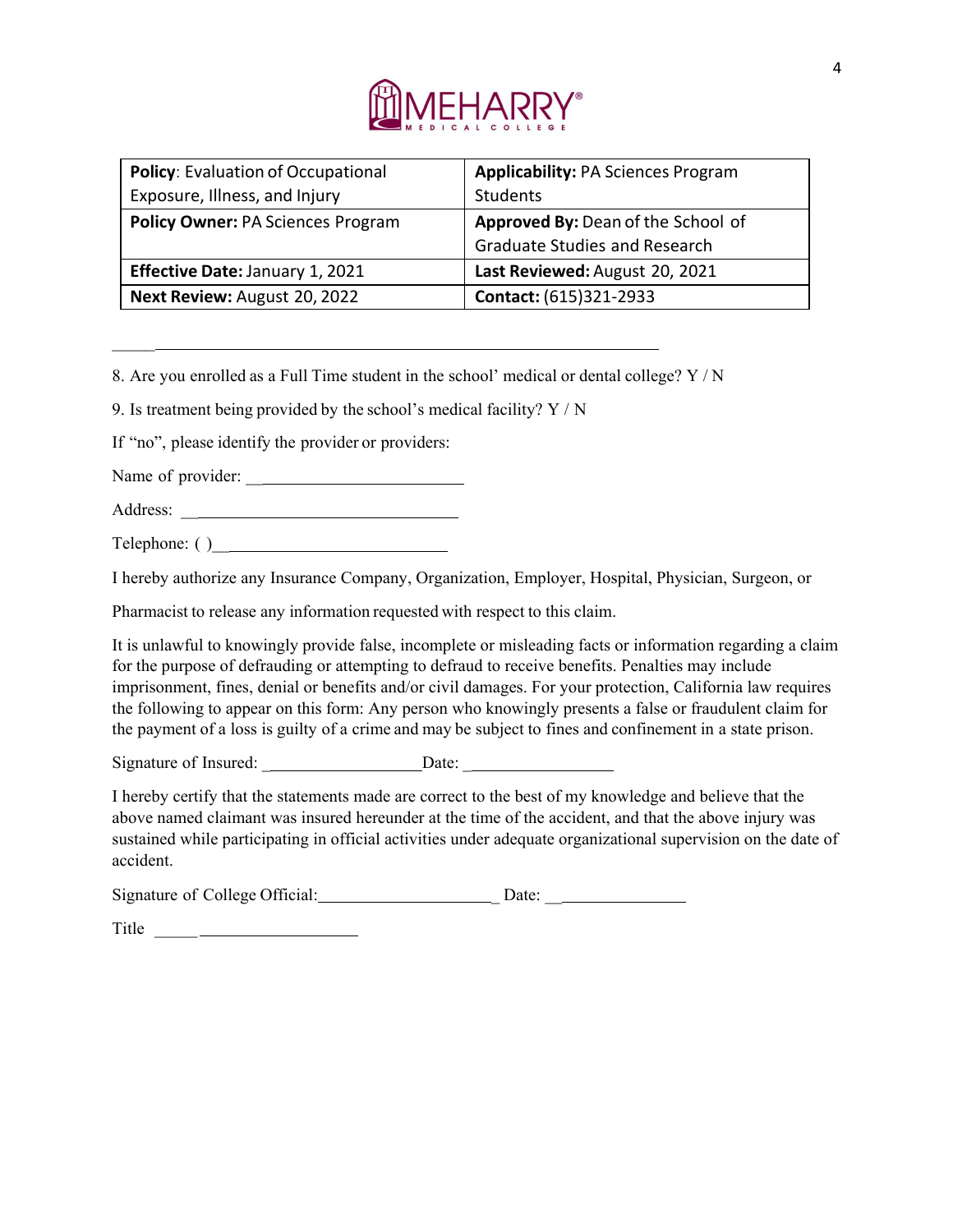

| <b>Policy: Evaluation of Occupational</b> | <b>Applicability: PA Sciences Program</b> |
|-------------------------------------------|-------------------------------------------|
| Exposure, Illness, and Injury             | Students                                  |
| <b>Policy Owner: PA Sciences Program</b>  | Approved By: Dean of the School of        |
|                                           | <b>Graduate Studies and Research</b>      |
| <b>Effective Date: January 1, 2021</b>    | Last Reviewed: August 20, 2021            |
| Next Review: August 20, 2022              | Contact: (615)321-2933                    |

# **FHARRY**

## **REPORTABLE EVENT FORM**

This report and the information contained therein is a privileged communication to the Office of Corporate Compliance and is protected under the Attorney/Client privilege. The Office of Corporate Compliance has authorized the Risk Management Specialist to collect and investigate incidents reported therein. (If you have any questions, call 327-6444).

| Please complete this report (in its entirety) in the event of<br>an accident, discovery of a hazardous condition, or any<br>occurrence which is not consistent with routine operation<br>of the institution or routine care of a patient. Submit all<br>forms to Risk Management, Lyttle Hall, 3rd Floor, Room<br>317, in the Office of Corporate Compliance.                          |  |       |              | $1$ NAME<br>ADDRESS |             |                 |  |
|----------------------------------------------------------------------------------------------------------------------------------------------------------------------------------------------------------------------------------------------------------------------------------------------------------------------------------------------------------------------------------------|--|-------|--------------|---------------------|-------------|-----------------|--|
| <b>BLDG/DEPT</b><br>EXACT LOCATION OF INCIDENT<br>C                                                                                                                                                                                                                                                                                                                                    |  | FLOOR | ROOM NO.     | <b>DATE</b>         | <b>TIME</b> | AM<br><b>PM</b> |  |
| <b>DISCOVERED BY</b>                                                                                                                                                                                                                                                                                                                                                                   |  |       | <b>TITLE</b> |                     |             |                 |  |
| CONCISE DESCRIPTION OF OCCURRENCE (STATE SIGNIFICANT FACTS IN CHRONOLOGICAL<br>3 INCIDENT<br>ORDER, I.E., INCLUDE SPECIFIC ENTRANCE/EXIT OR CONDITION SURROUNDING INCIDENT)<br>1E Slip/Fall<br>2E Medication<br>3E Injury<br>4E Equipment<br>5E Procedures<br>6E Elopement/AMA<br>7E Sharp Instr. Injury<br>8E Theft/Break-In<br>9E Auto Accident<br>Fire/Flood<br>Evacuation<br>Other |  |       |              |                     |             |                 |  |